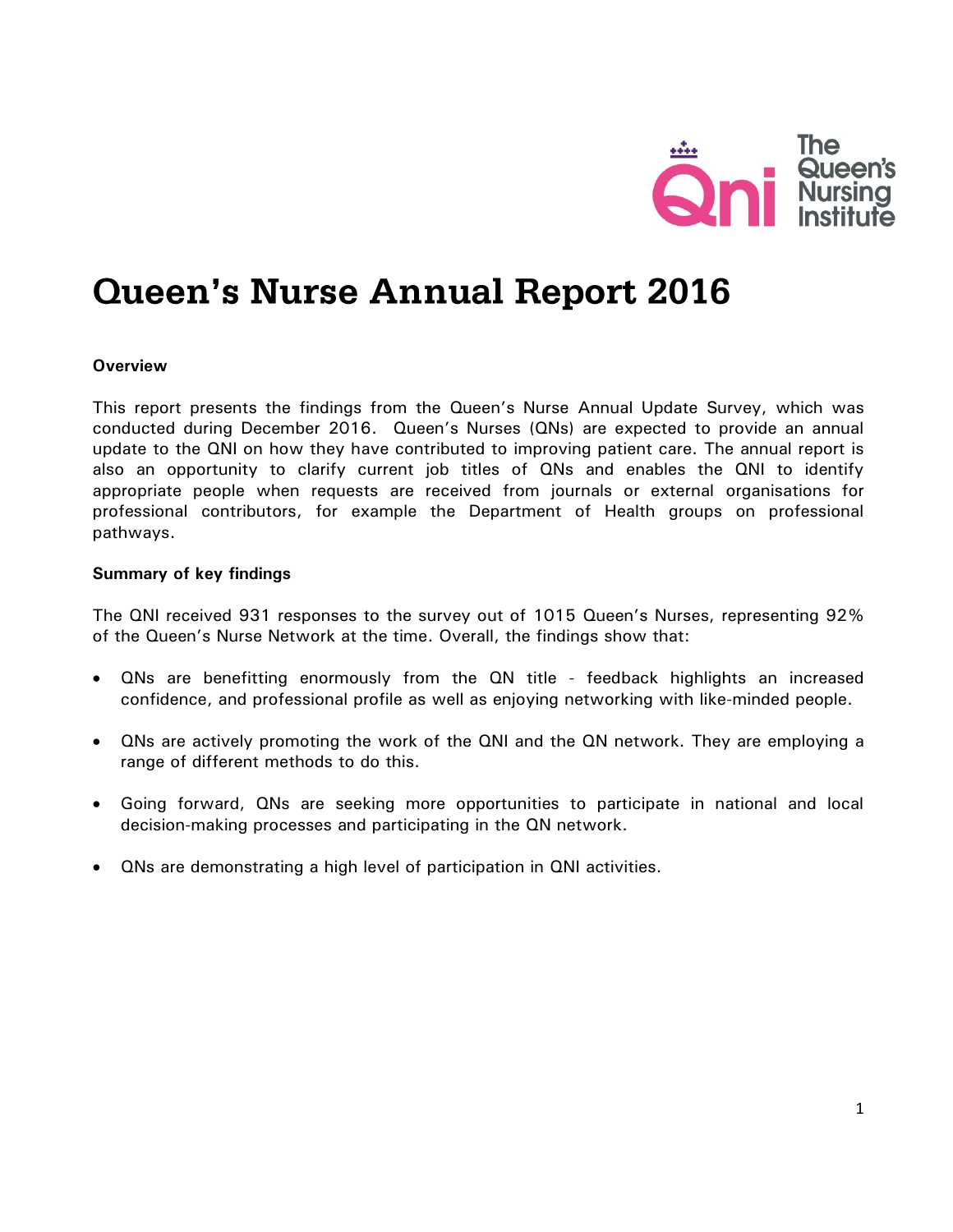## **QN regional groups**

## **Figure 1 – QNs by region**

**(In order to allocate you to the right regional group please tick one of the areas listed (we have already assigned each QN to a region, however this would allow us to ensure you are in your preferred group).**



Figure 1 shows the number of QNs in each region.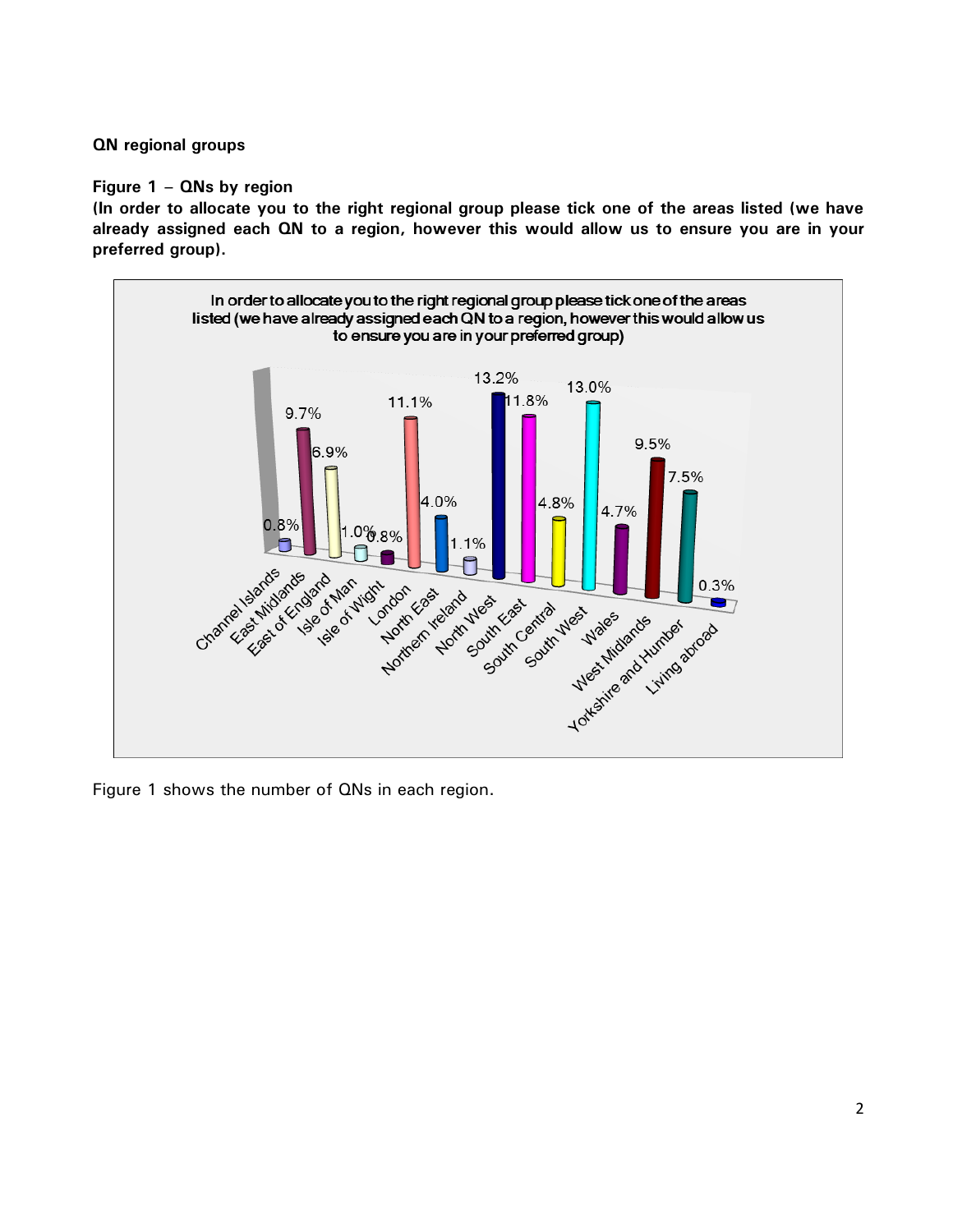## **Contributing to improving patient care**



**Figure 2 - In the last year, how have you contributed to improving patient care?** *(Respondents could tick more than one box).*

In the last year, QNs made a significant contribution to improving patient care. As figure 2 shows, the type of contribution most likely made by QNs was providing mentorship and educational support to a student or colleague, at 80.9%. Involvement in developing a project or service locally is at 65.5% of survey respondents and this was closely followed by involvement in relevant policy work at a local level with 52.1% of survey respondents.

QNs provided detailed information about the difference they made in 2016; a small sample of responses is listed below:

- *I have been involved as a member of the management team in the building of and transfer to a new hospice which we built in Cambridge. This has involved input from the design of the building to transfer of patients on moving day and all the planning beyond. It has been a very busy year! I continue to develop and run an education programme at the hospice which provides end of life care education free of charge to the local community nurses. This is a key focus of my role. I have been involved in developing medicine management, IG, Health and Safety, Education, Study Leave, End of Life Care Policy for the hospice and also a Cambridgeshire data sharing project.*
- At present I am involved in a new project to develop an app for CAMHS. I regularly *mentor colleagues at work. I have been involved in the Care and Treatment process*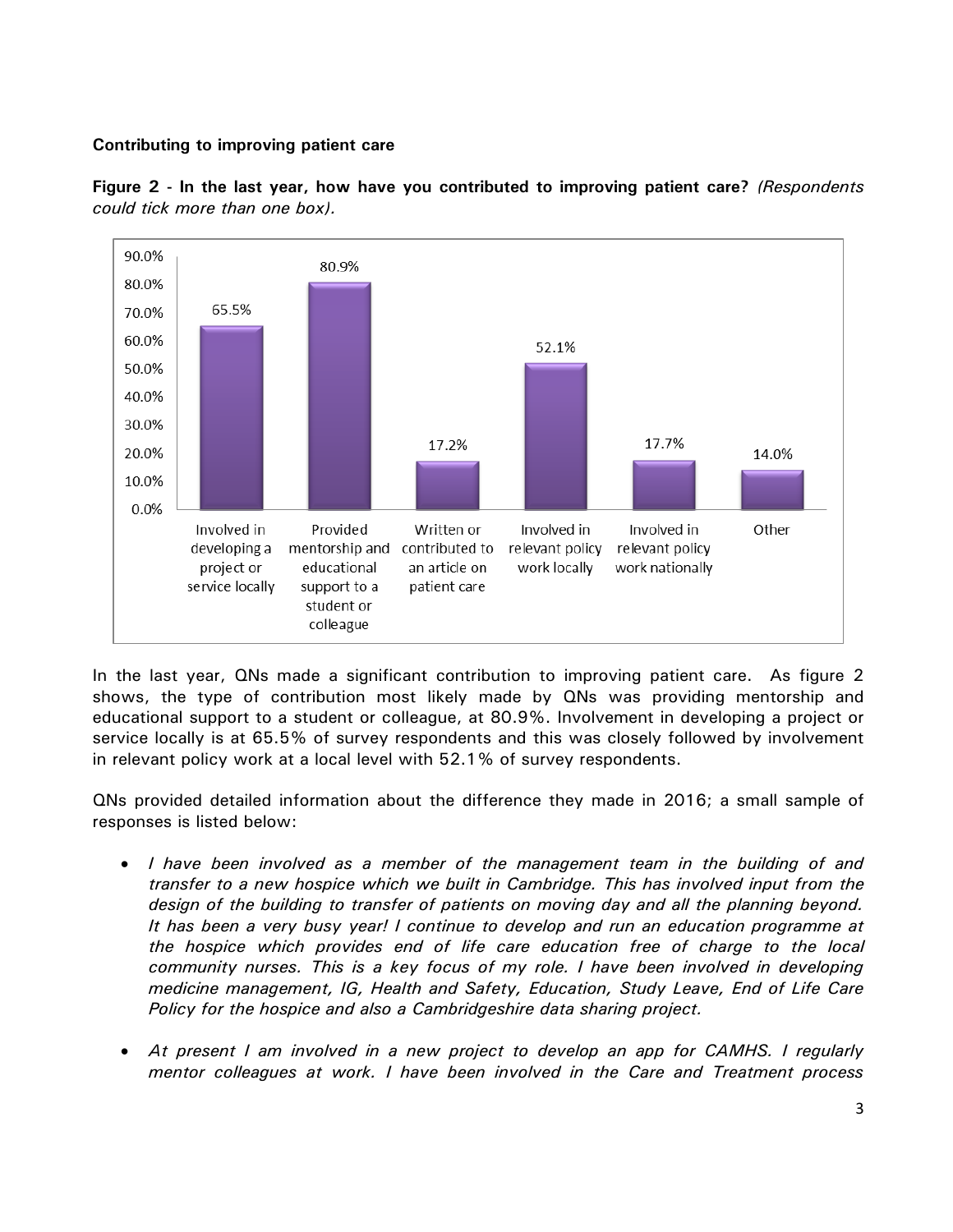*working with NHS England. I volunteer my time to supervise primary school teachers at a local school.*

- *Writing standard operating procedures and managing highly complex discharges in accordance with patient wishes where possible.*
- *Contributed to the launch of first integrated urgent care service in the U.K. From design to implementation.*
- *The development of a new model for Palliative Care as an integrated care organisation. The provision of palliative and end of life education. The updating and writing of policies related to palliative & end of life care.*
- *Assisted colleagues with advice and support in undertaking the SPQ and additionally helping to further develop those who are newly qualified District Nurses.*
- *A significant part of my work is around learning from incidents, and sharing that learning. Over the last 12 months this has included writing, reviewing and ratifying local policies. This has also involved review of systems and processes to improve patient care and reduce patient safety incidents.*
- *Involved in meeting with other local QN's looking at how we can improve patient care .Also looking at how the District nurse service can become more involved with the selection of nursing students. My Trust has under gone huge reorganisation and I'm involved with looking to see how we can improve patient care.*
- *Currently I am involved with my Trust supporting transition (children and young people to adults, developing pathways /processes). I provide leadership and mentorship to aspiring leaders, I am involved with local development programme and rotation regarding frailty with the STP nationally. I am also involved with NHSI around the early warning tool for community.*
- *Redesigned Community Nursing Teams to create a responsive, centralised team for new community nursing referrals and unplanned visits to enable more effective management of daily demand. Led the development of the Diabetes priority service development proposals and contributed to the Respiratory proposals for the CCG Sustainable Transformation Plan 3. Set up a new organisation to support Primary Care with the delivery of primary care based LTC clinics and to support training and education for nurses in Primary Care.*
- *Supported and supervised newly qualified and students. Acted as an expert resource and also shared learning with peers.*
- *Ongoing development of the Primary care liaison service across Devon and continuously promoting the needs of people with a learning disability.*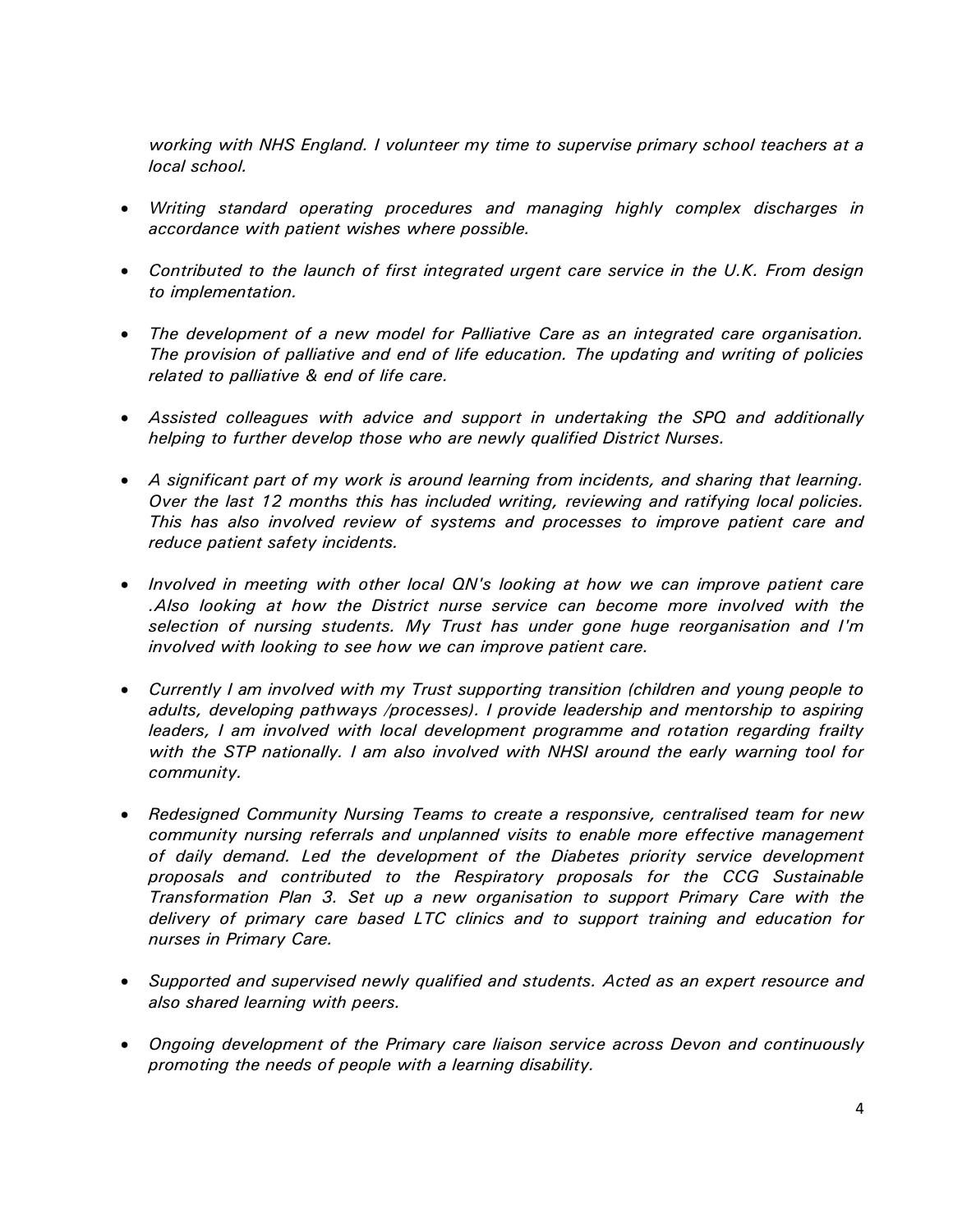## **Promoting the Queen's Nurse title**



**Figure 3 - In the last year how have you promoted the Queen's Nurse title?** *(Respondents could tick more than one box).*

Figure 3 shows that in the last year QNs have employed a range of different methods to promote the QN title. Around 34% of survey respondents promoted the QN title through the dissemination of information to colleagues and managers. Another favoured method was presenting at local nurse meetings with around 19% of respondents. A further 16% of the QNs helped someone to apply for the QN title.

A sample of responses is given below:

- *I always endeavour to uphold and promote the qualities and values integral to wearing the QN badge.*
- *Project presentation in London twice, project presentation in Lisbon EUGMS, presented at local Nursing midwifery forum, presentation/teaching session to nurse prescribing group.*
- *At the end of each training session my last slide promotes the work of the QNI and QN's. I have supported someone to apply to become a QN.*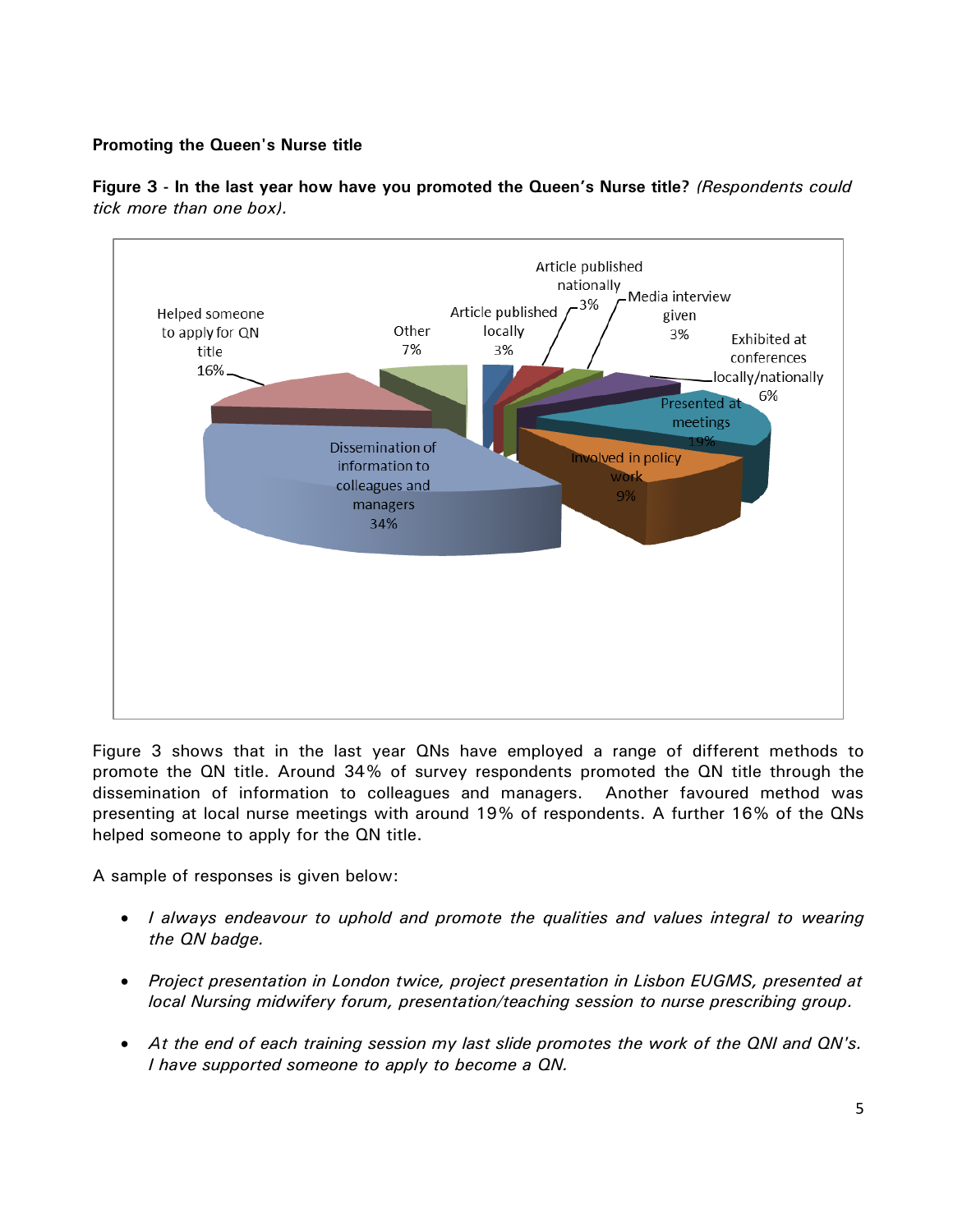- *I am supporting a colleague with the process to apply for the QN title. I regularly talk about the QNI at meetings and share information with nurses who are interested.*
- *Promoted QNI at team meetings and Kent Surrey and Sussex safety collaborative.*
- *I have attended the QNI 2 day conference and discussed the content with colleagues.*
- *I am part of the NHSI work around community nursing and early warning for caseloads. I regularly talk about the QNI at local leadership events to encourage and support applicants and encourage my team to support and submit posters/applications for QNI events.*
- *I am an advocate for the work of the QNI in my role as a university lecturer with colleagues, clinical practitioners and students. I am also a member of the ADNE and promote the work of the QNI with this organisation.*
- *I wear the Queen's Nurse lanyard at work, and take the opportunity when introducing myself to explain the role of the Queen's Nurse in driving forward quality and innovation in community nursing.*
- *Raising awareness of the role the QNI plays in research and informing on community issues. Sharing of reports and research written by the QNI to others especially those undertaking study.*
- *I was a member of the CCG executive and promoted QNI work on integration locally and used the QNI information and references.*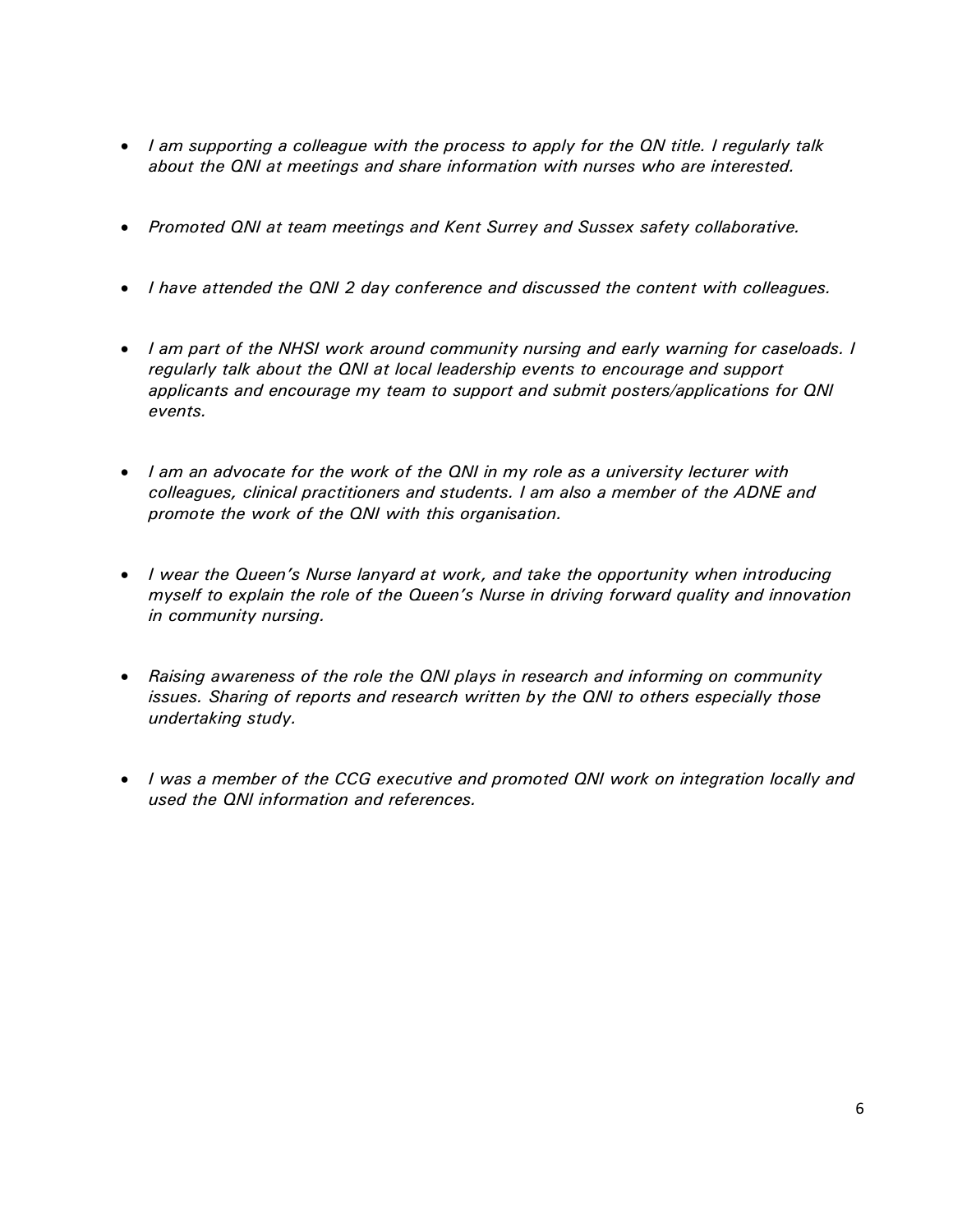# **Benefits of being a QN**

**Figure 4 - In the last year, how have you benefitted from being a QN?** *(Respondents could tick more than one box)*

| <b>Answer Options</b>                                         | <b>Response Percent</b> |
|---------------------------------------------------------------|-------------------------|
| Opportunity from QNI to contribute to policy work             | 16.2%                   |
| Professional development opportunities (such as<br>workshops) | 26.9%                   |
| Networking with other QNs                                     | 69.2%                   |
| General support from QNI                                      | 33.5%                   |
| Raising my professional profile                               | 57.7%                   |
| Increased my confidence                                       | 56.4%                   |
| Recognition of my role                                        | 57.3%                   |
| Other                                                         | 6.9%                    |

In 2016, the benefits to survey respondents of being a QN were considerable. Figure 4 shows that 69.2% benefitted from networking with other QNs, closely followed by 57.7% raising professional profile and recognition of role. There is no doubt that nurses value the QN title, a sample of the responses is given below:

- *Networking with other Queen's Nurses and participating in surveys has raised my confidence and encourages me to raise the profile of the service.*
- *My title is held in high regard by my managers and colleagues alike. Students coming through aspire to my title and are the next to take up the mantel for the next generation.*
- *The local meetings have been wonderful when I can meet up with QNs and share information. There are now 3 QN from my area and we attend the conferences together and have been involved in promoting the QNI at events with stands. The title of QN has enabled me to develop my profile and was important in my decision to become involved with the CTR process and NHS England as a clinical reviewer.*

**Figure 5 – Have you represented the QNI at any advisory/working group at the following organisation?** *(Respondents could tick more than one box).*

Over 120 respondents to the survey provided details about representing the QNI at advisory/working groups.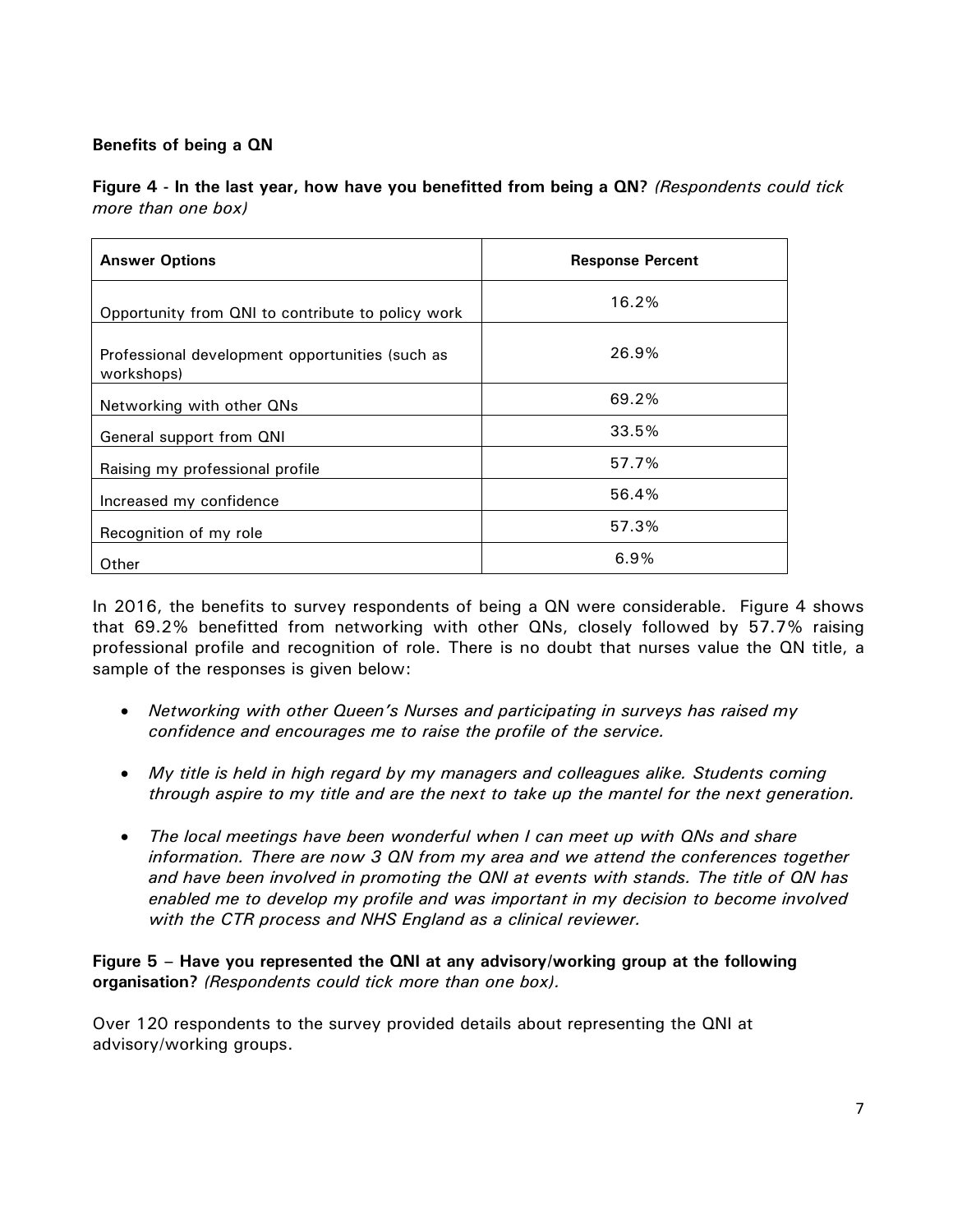

## **Involvement in other activities as a QN**

Over 230 respondents to the survey provided details about other activities they had been involved in as a QN.

A selection of these activities is detailed below:

- *I have recently given a talk to the commissioners about my service and the changes that I have made. I also highlighted that I became a Queens Nurse and they were very pleased.*
- *As an RCN rep and QN I was delighted to be invited to the inaugural forum for extending the safer staffing bill in Wales for community nursing. I have been informed that I will be invited to continue this work regarding safer staffing in district nursing in wales.*
- *I have integrated two teams and I am now the lead which has doubled my caseload and manage twice as many staff. I often represent the Senior Nurse for meetings and support other team leaders in her absence*
- *As a local Community Councillor I am respected for my professional status including being a QN and asked to represent my community to voice concerns/opinions on any development in matters relating to Health and Social Care.*
- *Being a Queens Nurse gave me the confidence to take on a secondment as a senior nurse position, joint working with an Integrated care team within Adult Social care focusing on reducing risk of admissions to hospital and enabling earlier discharge when admission*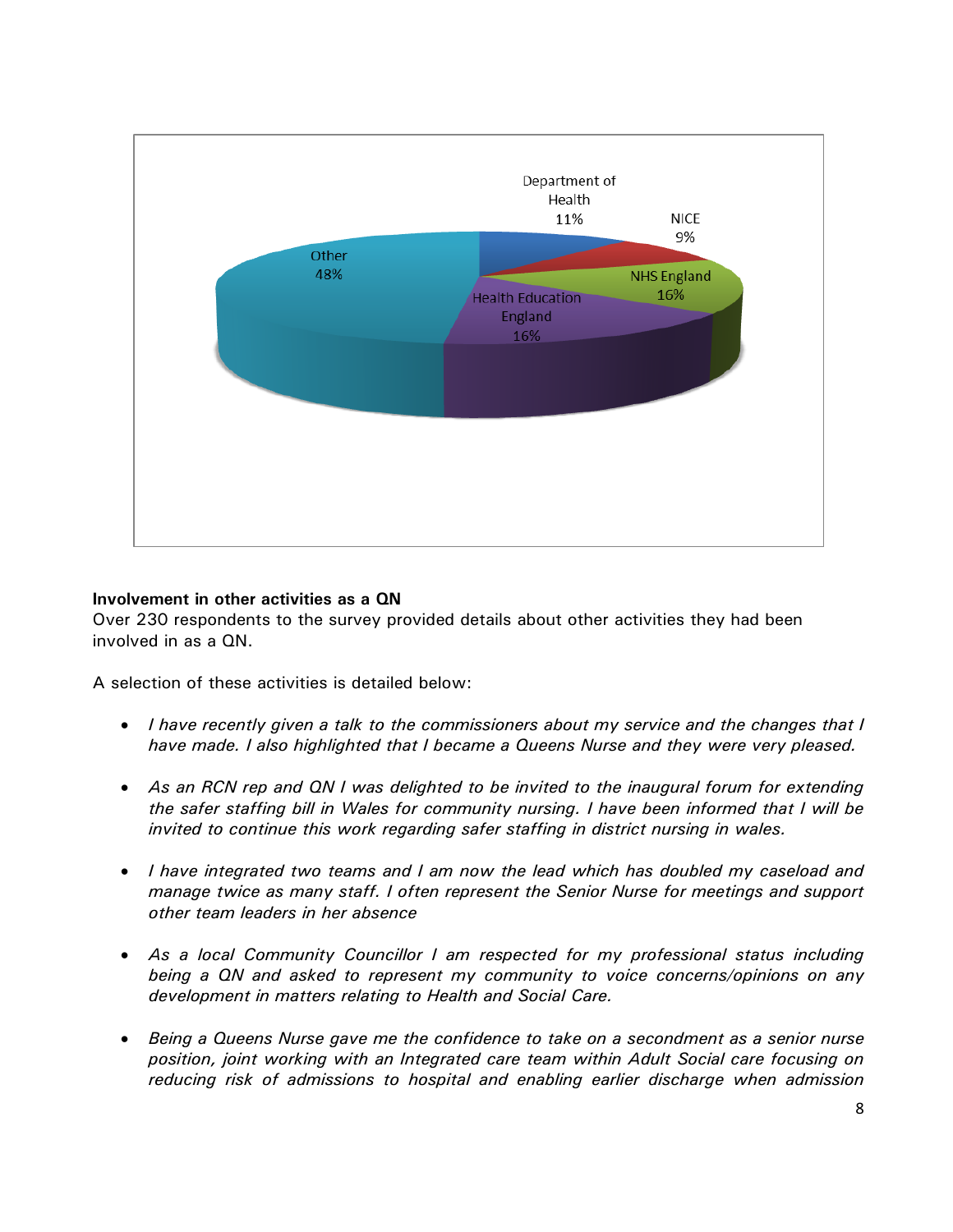*was necessary. The post facilitated an Education and Advisory service for those working with older ladies and gentlemen who experience the problems associated with dementia.*

- *Supporting team leads and organisation in process of change and new revalidation process.*
- *I use the recognition of the title to help when I am acting as advocate for staff and patients, as I feel it acknowledges my nursing experience and enhances its robustness.*
- *I have been doing more with regards to mental Health in the young people and am very keen to continue with this.*
- *I am actively supporting the continuation of the district nursing course in our area as the course is under threat of closure by the university.*
- *I have regularly attended the local Queen's Nurse meetings and contributed to the ideas put together to run our first local queens nurse conference.*
- *I am involved in our local Dementia Transformation board where we are introducing a long term plan for better Dementia care in our area. I am also involved in a local group*  called Synergy where we are trying to improve the care delivered by my employing *Community trust, volunteer agencies, our Local council and a large residential village purpose built for residents over 55 years of age. I have created 517 Dementia Friends since the national programme began.*
- *Developing opportunities for students and pre university students within care by linking and signposting to work experience. Development of study materials for wider disseminated use.*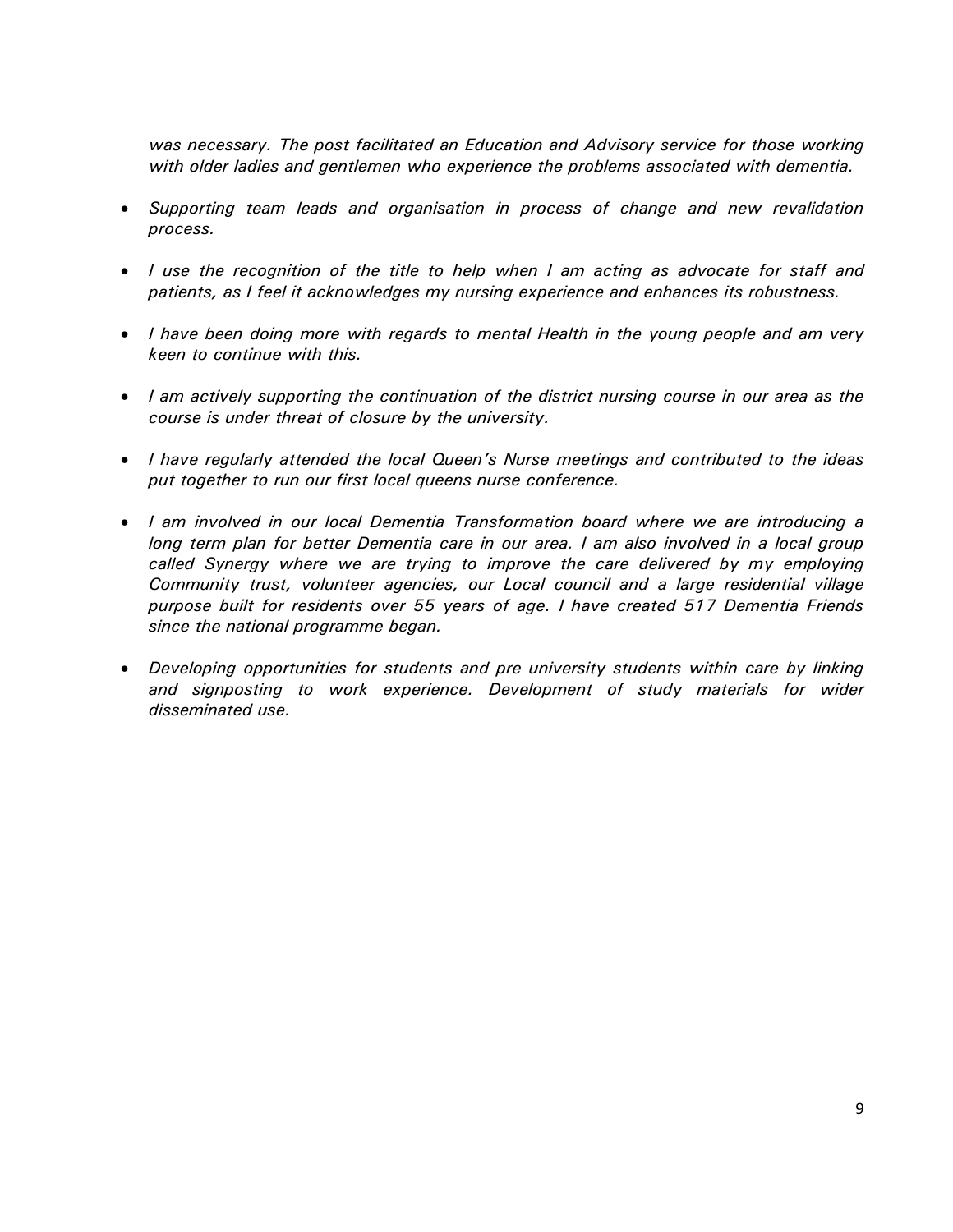## **Support from the QNI**

Around 300 respondents to the annual survey provided details about other support they would like to receive from the QNI. This information is vital for future planning to ensure we support QNs in a relevant and appropriate way.

A small sample of the responses is listed below:

- *As my new role develops I might like to network with other QNs who might be doing the same sort of work within general practice.*
- *I am more than impressed by the opportunities presented to me by the QNI.*
- *It will be interesting to see how the leadership initiative develops. Further development work with Health Education England in relation to the proposed review of the SPQ would be a great support to me.*
- *Leadership, professional development and identification of a mentor.*
- *Perhaps more remote learning/forums as am unable to get released from work to attend meetings due to demands of the team I currently work in.*
- *I enjoy the website and the resources on there.*
- *Please continue your great work.*
- *Further opportunity to engage with national policy.*
- *I would welcome the opportunity to get involved in or lead on a national work stream for the QNI.*
- *I would like to speak to fellow mental health nurses that have secured the title of Queen's Nurse.*
- *The QN title remains to this day one of my most cherished achievements. I wear my badge with immense pride every day at work as it represents a very practical and clear*  commitment to developing best practice for patients at the end of their lives in the *community.*
- *Valuable support through networks. I would welcome the coming together of commissioner provider senior nurses to work in an integrated way and share understanding in relation to service redesign and pathway development.*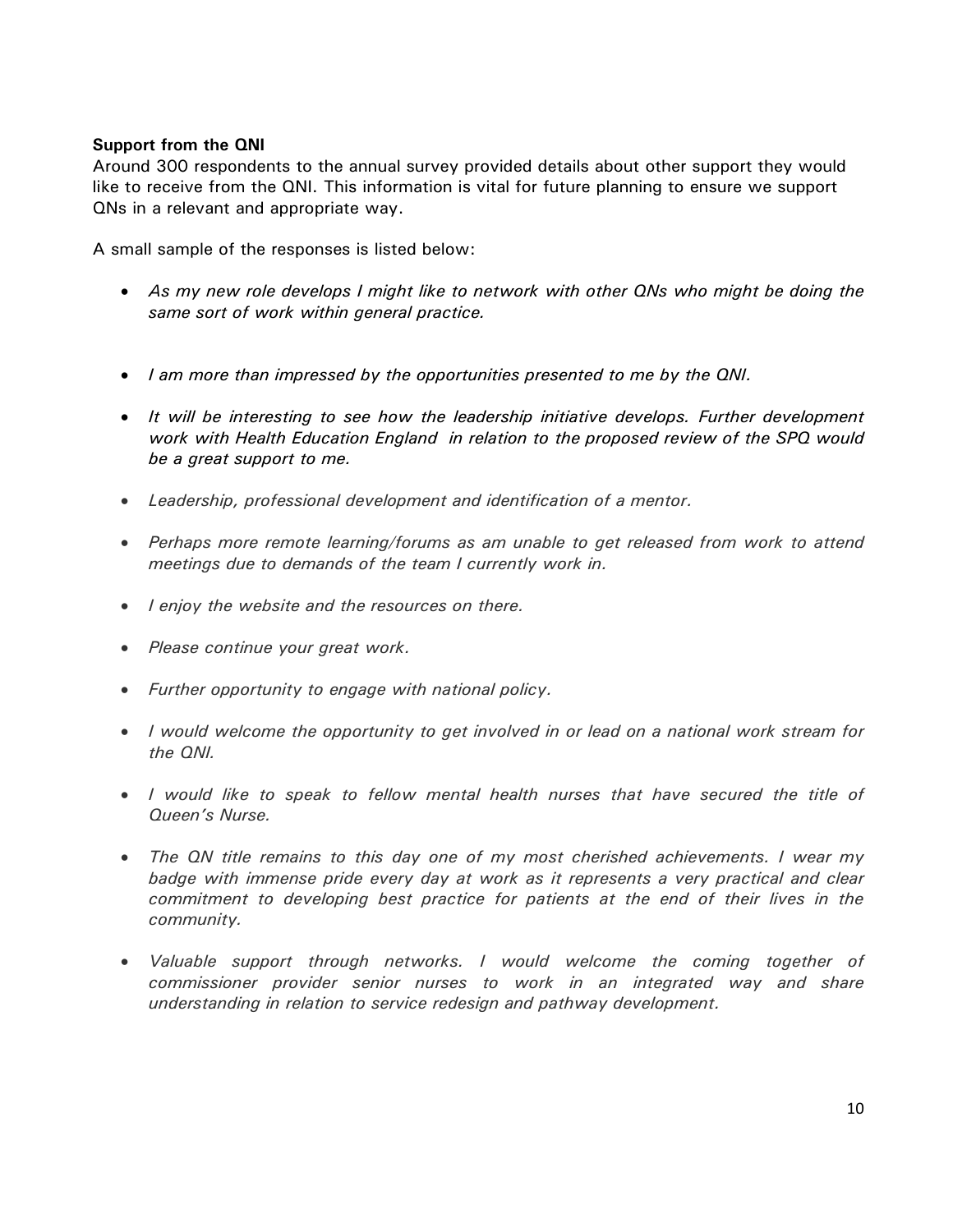## **The National Garden Scheme**



#### **Figure (6) - Have you heard of the National Garden Scheme?**

The National Garden Scheme is QNI's longest running financial supporter and in particular funds the Queen's Nurse Network. Figure 6 shows that around 98% of the respondents had heard of the National Gardens Scheme, which is a 2% increase from last year.

The respondents were asked whether they had visited a National Garden Scheme garden over the past year. Around 27% of them have visited a garden with a good portion also indicating their desire to visit a garden this year. This is an increase from last year.

A sample of the responses is listed below:

- *Planning to visit when the weather changes and more gardens will be open.*
- *Really interested in the benefits of gardens and health.*
- *Always like to support and attend the NGS each year locally.*
- *Enjoyed the National Garden Scheme presentations at conference and annual meetings. I shared this information to colleagues and public.*
- *I am thinking about trying to involve a local garden to open their gates.*